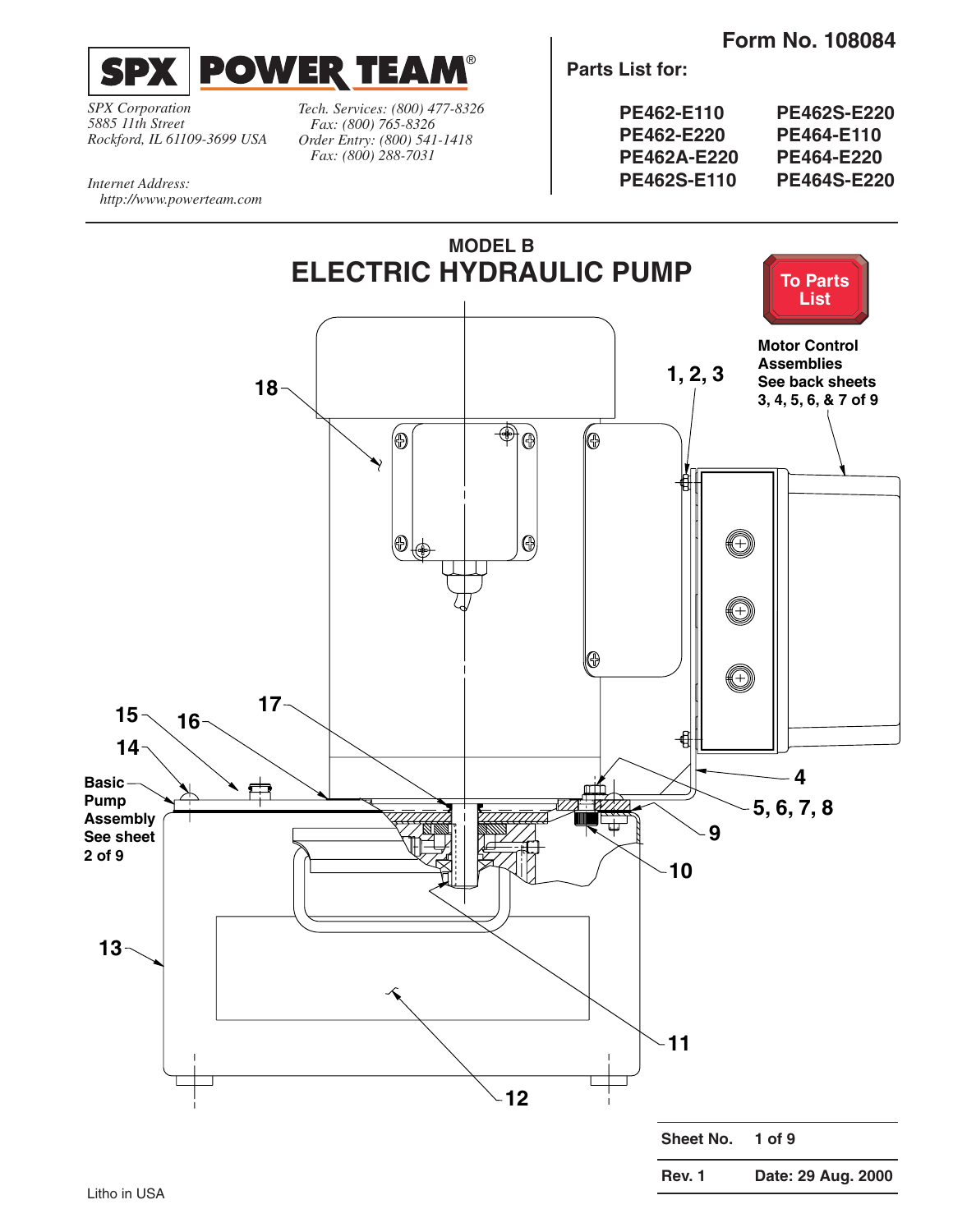<span id="page-1-0"></span>

| <b>Item</b><br>No. | <b>Part</b><br>No. | No.<br>Req'd   | <b>Description</b>                                          | <b>Item</b><br>No. | <b>Part</b><br>No. | No.<br>Req'd | <b>Description</b>                              |
|--------------------|--------------------|----------------|-------------------------------------------------------------|--------------------|--------------------|--------------|-------------------------------------------------|
| 1                  | 253508             | 4              | Soc. Hd. Screw (8-32 x 7/8)                                 | 15                 | 9584               |              | Single-acting Valve                             |
| 2                  | 10241              | 4              | Lockwasher $(.33 \times .20)$                               |                    |                    |              | (For PE462-E110 & PE462-E220;                   |
| 3                  | 10196              | 4              | Hex Nut (8-32)                                              |                    |                    |              | See Form No. 101239)                            |
| 4                  | 59396BK2           | 1              | <b>Mounting Bracket</b>                                     |                    | 9610               | 1            | 3-way Automatic Valve                           |
| 5                  | 10009              | 2              | Cap Screw (1/4-20 x 3/4;<br>Torque to 60/80 in. lbs.)       |                    |                    |              | (For PE462A-E220;<br>See Form No. 101200)       |
| 6                  | 11351              | $\overline{2}$ | External Tooth Washer (.50 x .26)                           |                    | 9500               | 1            | 4-way Tandem Ctr Manual                         |
| 7                  | 10245              | $\overline{2}$ | Lockwasher (.49 x .26)                                      |                    |                    |              | Valve (For PE464-E110 &                         |
| 8                  | 10199              | 2              | Hex Nut (1/4-20)                                            |                    |                    |              | PE464-E220; See Form No. 100623)                |
| 9                  | 40164              | 1.             | <b>Reservoir Gasket</b>                                     |                    | 421451             | 1            | 3-way 220V. Solenoid Valve                      |
| 10                 | 10464              | 4              | Soc. Hd. Screw (3/8-16 x 3/4;<br>Torque to 90/100 in. lbs.) |                    |                    |              | (For PE462S-E220;<br>See Form No. 101803)       |
| 11                 | 214097             | 1.             | Key                                                         |                    | 421547             | 1            | 3-way 115V. Solenoid Valve                      |
| 12                 | 309219             | 2              | <b>Trade Name Decal</b>                                     |                    |                    |              | (For PE462S-E110;                               |
| 13                 | 64026OR9           | 1              | Reservoir                                                   |                    |                    |              | See Form No. 101803)                            |
| 14                 | 10177              | 10             | Rnd. Hd. Screw (1/4-20 x 3/4)                               |                    | 66206-220          | $\mathbf{1}$ | 4-way 230V. Solenoid Valve<br>(For PE464S-E220; |
|                    |                    |                |                                                             |                    | 307425             |              | See Form No. 108066)                            |
|                    |                    |                |                                                             | 16                 |                    | 1            | Motor Base Gasket                               |
|                    |                    |                |                                                             | 17                 | 213674             | 1            | V-ring $(.79 \times .55 \times .22 \text{ L})$  |
|                    |                    |                |                                                             | 18                 | 58684              |              | Electric Motor (110/220V 50 Hz.)                |
|                    |                    |                |                                                             |                    |                    |              | PARTS INCLUDED BUT NOT SHOWN                    |
|                    |                    |                | <b>To</b>                                                   |                    | 16797              | 1            | 90° Elbow Fitting                               |
|                    |                    |                | <b>Drawing</b>                                              |                    | 200609             | 1            | For<br>Drain Tube                               |
|                    |                    |                |                                                             |                    | 9689               | 1            | PE464S-E220<br><b>Reducer Connector</b>         |

### **HYDRAULIC SCHEMATIC**

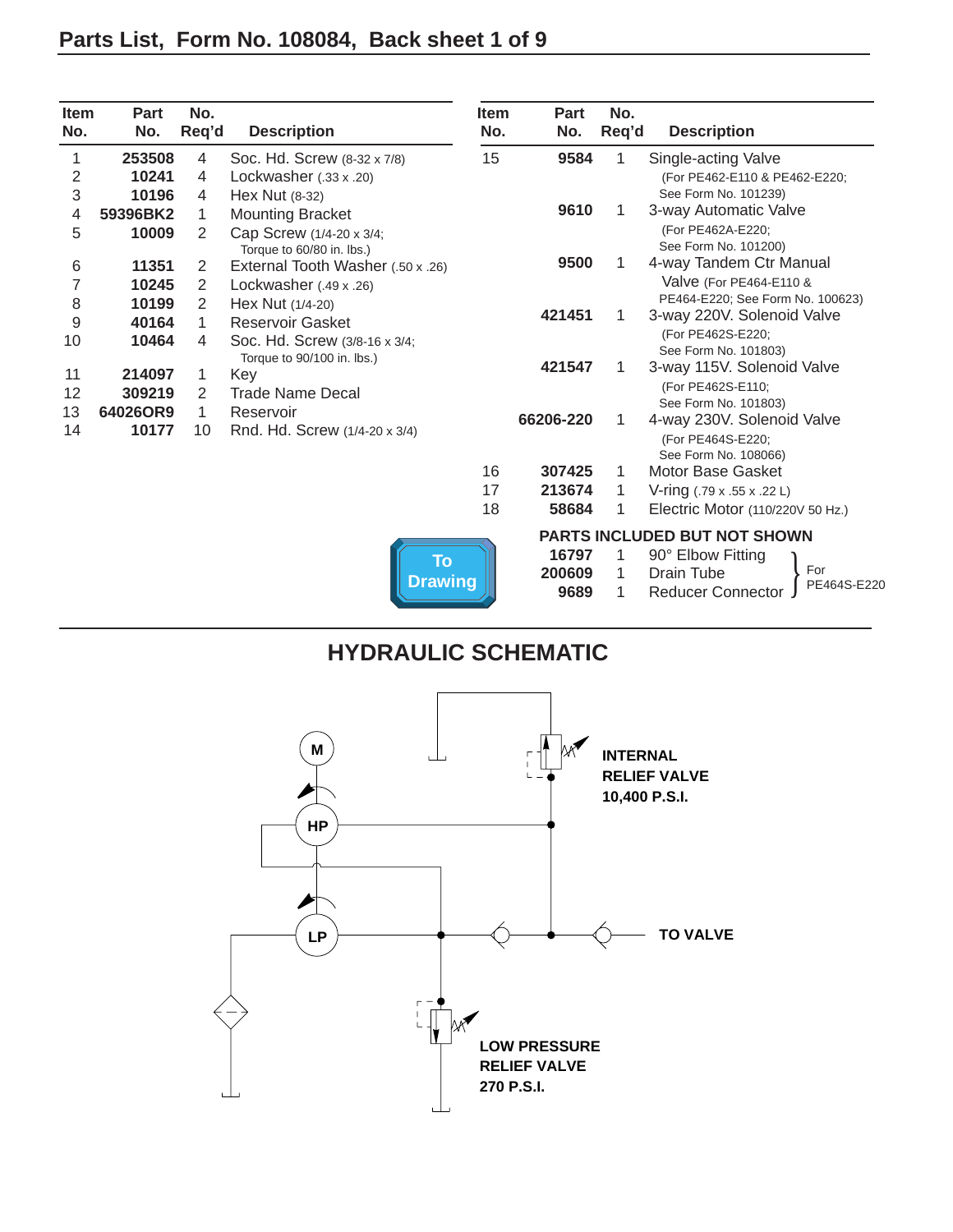#### **BASIC PUMP ASSEMBLY - SIDE VIEW**  $16 \frac{17}{9}$  18 19  $\frac{19}{20}$  $13 \text{ } \sqrt{ }$   $10^{11}$  12  $\overline{M}$  30, 31  $6\frac{1}{5}\sqrt{4\frac{1}{3}}$  $\begin{bmatrix} 2 & 1 \\ 1 & 2 \end{bmatrix}$ ∓⊕  $\ddot{}$

 $\blacksquare$ 

| <b>Item</b> | Part   | No.   |                                                   | <b>Item</b> | Part   | No.   |                                                 |
|-------------|--------|-------|---------------------------------------------------|-------------|--------|-------|-------------------------------------------------|
| No.         | No.    | Req'd | <b>Description</b>                                | No.         | No.    | Req'd | <b>Description</b>                              |
|             | 10267  |       | O-ring $(7/16 \times 5/16 \times 1/16)$           | 20          | 213686 |       | Intake Tube                                     |
| 2           | 52883  | 1     | Pump Body                                         | 22          | 10268  |       | O-ring $(1/2 \times 3/8 \times 1/16)$           |
| 3           | 16320  |       | <b>Compression Spring</b><br>(1/4 O.D. x 3/4 Lg.) | 23          | 11863  |       | Backup Washer<br>$(1/2 \times 3/8 \times 1/16)$ |
| 4           | 10375  |       | Steel Ball (1/4 dia.)                             | 24          | 21484  |       | Washer                                          |
| 5           | 23547  |       | <b>Top Plate Bearing</b>                          | 25          | 214762 |       | <b>Valve Connector</b>                          |
| 6           | 11814  |       | <b>Ball Bearing</b>                               |             |        |       | (Note: The torque between the                   |
|             | 23548  |       | <b>Top Plate</b>                                  |             |        |       | valve connector and the cover                   |
| 8           | 15431  |       | <b>Needle Thrust Bearing</b>                      |             |        |       | plate shall be 30 ft. lbs. max. The             |
| 9           | 15432  |       | <b>Needle Thrust Bearing Race</b>                 |             |        |       | torque between the valve                        |
| 10          | 35271  |       | Angle Plate                                       |             |        |       | connector and the check valve                   |
| 11          | 11228  | 1     | <b>Needle Thrust Bearing</b>                      |             |        |       | body shall be 40-50 ft. lbs.)                   |
| 12          | 11227  | 2     | <b>Needle Thrust Bearing Race</b>                 | 26          | 10261  |       | <b>Copper Washer</b>                            |
| 13          | 213706 | 1     | <b>Filler Cap</b>                                 |             |        |       | $(3/4 \times 19/32 \times 1/32)$                |
| 14          | 11084  |       | Pipe Plug (1/16 NPTF)                             | 27          | 10425  |       | <b>Compression Spring</b>                       |
| 15          | 15695  |       | <b>Ball Bearing</b>                               |             |        |       | $(3/8$ O.D. x $3/4$ Lg.)                        |
| 16          | 15693  |       | Gerotor Set<br>28                                 |             | 20771  |       | Poppet                                          |
| 17          | 307296 |       | <b>Wear Plate</b>                                 | 29          | 201879 |       | Check Valve Body                                |
| 18          | 213709 |       | <b>Washer Seal</b>                                | 30          | 10430  |       | <b>Tube Sleeve</b>                              |
|             |        |       | (Turn on - Do not push on)                        | 31          | 10431  |       | <b>Tube Nut</b>                                 |
| 19          | 10390  |       | Nut (1/2-20 UNF)                                  | 32          | 307459 |       | Oil Line Tube                                   |

**Sheet No. 2 of 9**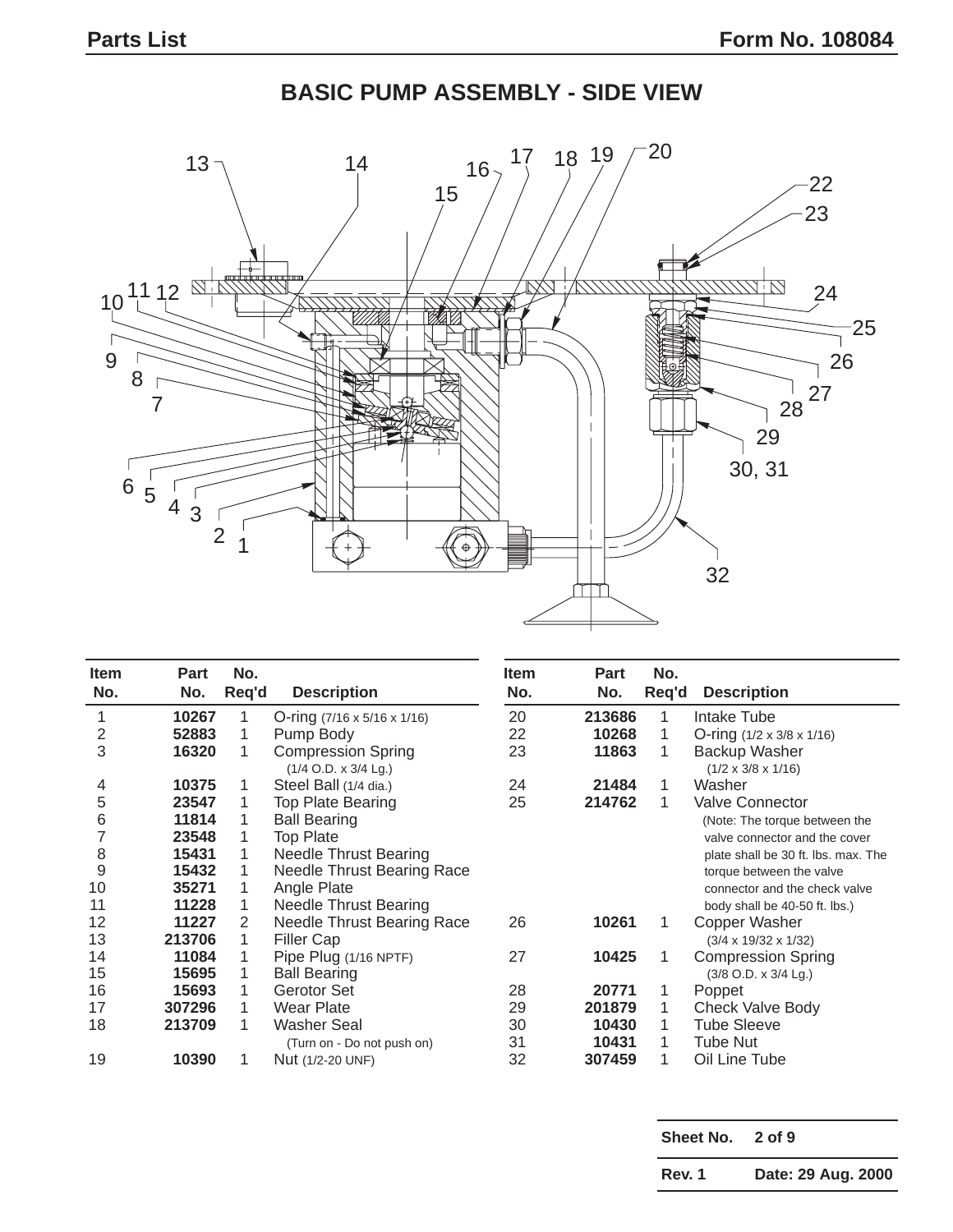#### CROSS TORQUE IN 20/30 IN.LBS.<br>INCREMENTS IN ORDER SHOWN. CO  $\overline{\mathbb{Q}}$  $4<sup>Q</sup>$  $\overline{c}$  $\bigcircled{)}$ 2 5 1 Ø VIEW A-A 3 "À  $\overrightarrow{\mathrm{C}}$ ↔  $A$ <sup>99</sup>  $\oplus$  $\overline{\bigoplus}$  $\bigoplus$ ⊕ 1 Þ 8 4  $\bigotimes$  $\overrightarrow{\oplus}$  $\bigcircledR$  $\hat{\varphi}$  $\overline{\bigoplus}$  $\gtrapprox$ Q  $\mathscr{B}^{\mathscr{B}}$ Ø  $\bigotimes$ Ø ↔  $\overline{\bigoplus}$  $\overline{\bigoplus}$ 5 8 7

#### **BASIC PUMP ASSEMBLY - BOTTOM VIEW**

| <b>Item</b><br>No. | Part<br>No. | No.<br>Reg'd | <b>Description</b>                                    |
|--------------------|-------------|--------------|-------------------------------------------------------|
|                    | 15642       | 5            | Cap Screw (1/4-20 x 5" Lg.; Torque to 55/65 in. lbs.) |
| 2                  | 214720      |              | Spacer                                                |
| 3                  | 21278       |              | Relief Valve (Set at 10,100/10,700 PSI)               |
|                    | 421162BK2   |              | <b>Cover Plate</b>                                    |
| 5                  | 29682       |              | <b>Strainer</b>                                       |
| 7                  | 10475       |              | 90° Elbow                                             |
| 8                  | 36922       |              | High Pressure Pump Assembly (See sheet 3 of 9)        |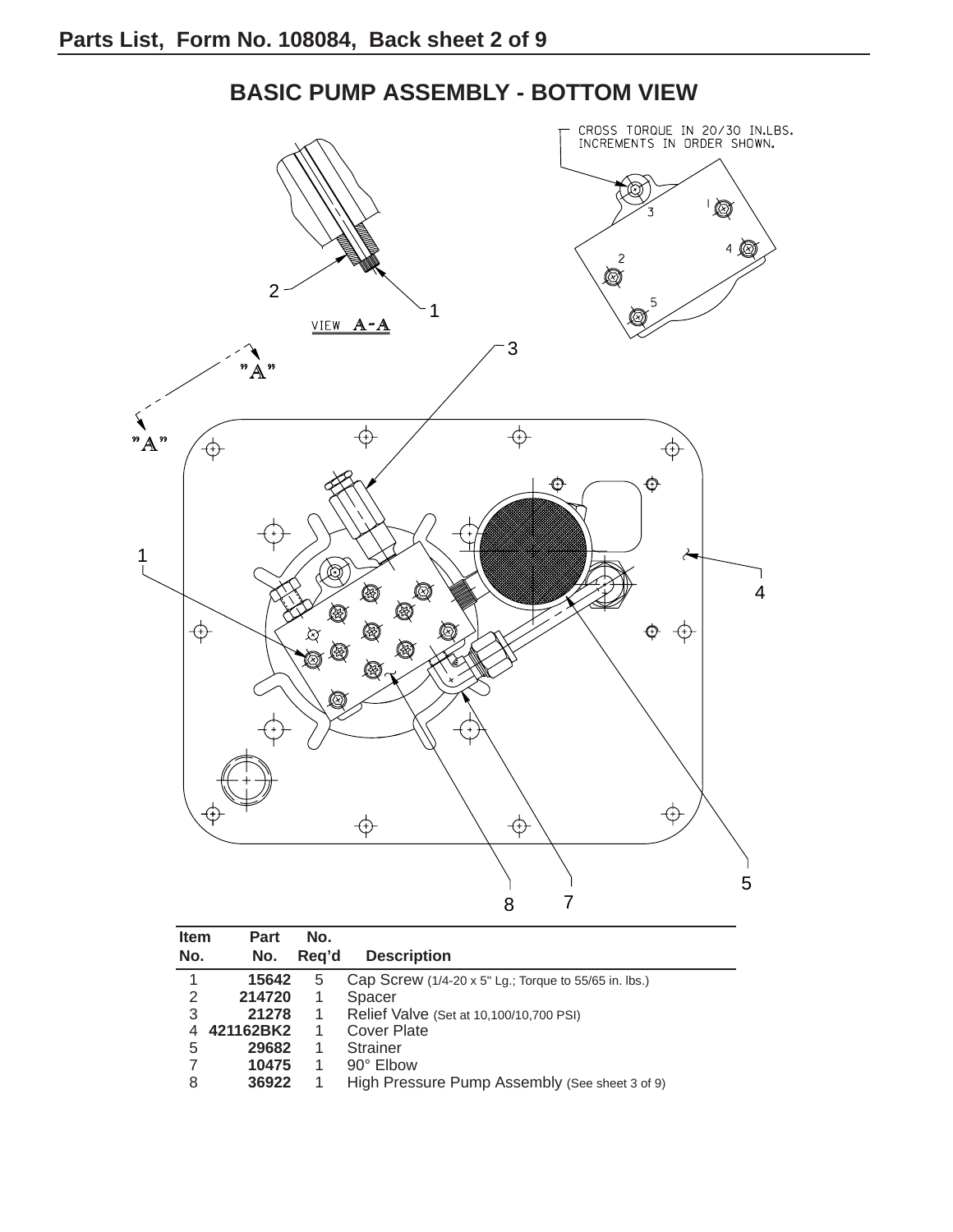#### **HIGH PRESSURE PUMP ASSEMBLY**



| <b>Item</b><br>No. | <b>Part</b><br>No. | No.<br>Rea'd | <b>Description</b>                                              | <b>Item</b><br>No. | Part<br>No. | No.<br>Reg'd | <b>Description</b>                                    |
|--------------------|--------------------|--------------|-----------------------------------------------------------------|--------------------|-------------|--------------|-------------------------------------------------------|
|                    | *16747             |              | Torx Drive Cap Screw (1/4-28 x<br>1-3/4 Lg.; See diagram below) | 11                 | 15691       |              | <b>Compression Spring</b><br>$(1/4$ O.D. x $5/8$ Lg.) |
| 2                  | $*36912$           |              | <b>Pump End Plate</b>                                           | 12                 | 200796      |              | Adapter, Spring & Ball                                |
| 3                  | *24549             | 4            | Valve Guide                                                     | 13                 | 10375       | 2            | Steel Ball (1/4 dia.)                                 |
| 4                  | *10445             | 4            | <b>Compression Spring</b>                                       | 14                 | 201998      |              | Sleeve                                                |
|                    |                    |              | (5/32 O.D. x 3/4 Lg.)                                           | 15                 | 12571       |              | Roll Pin (1/8 dia. x 1-3/8 Lg.)                       |
| 5                  | *12223             | 4            | Steel Ball (3/16 dia.)                                          | 16                 | 14431       |              | <b>Compression Spring</b>                             |
| 6                  | *20775             | 2            | Piston                                                          |                    |             |              | $(.197 \text{ O.D.} \times 3/4 \text{ Lg.})$          |
|                    | *41006             |              | <b>Pump Barrel</b>                                              | 17                 | 12042       |              | Copper Washer                                         |
| 8                  | *41007             |              | Valve Head                                                      |                    |             |              | $(9/16 \times 3/8 \times 1/32$ thk.)                  |
| 9                  | 200797             |              | <b>Adjusting Screw</b>                                          | 18                 | 29690       |              | Cap Screw (Torque to 180 in. lbs.)                    |
| 10                 | 10386              |              | Jam Nut (3/8-24)                                                | 19                 | 10427       |              | Pipe Plug (1/8 NPTF)                                  |

## **BOLT TIGHTENING SEQUENCE**



**NOTE: Assemble in sequence shown. Lubricate under head on threads. Torque to 170 in. lbs.**

| Sheet No. | 3 of 9             |
|-----------|--------------------|
| Rev. 1    | Date: 29 Aug. 2000 |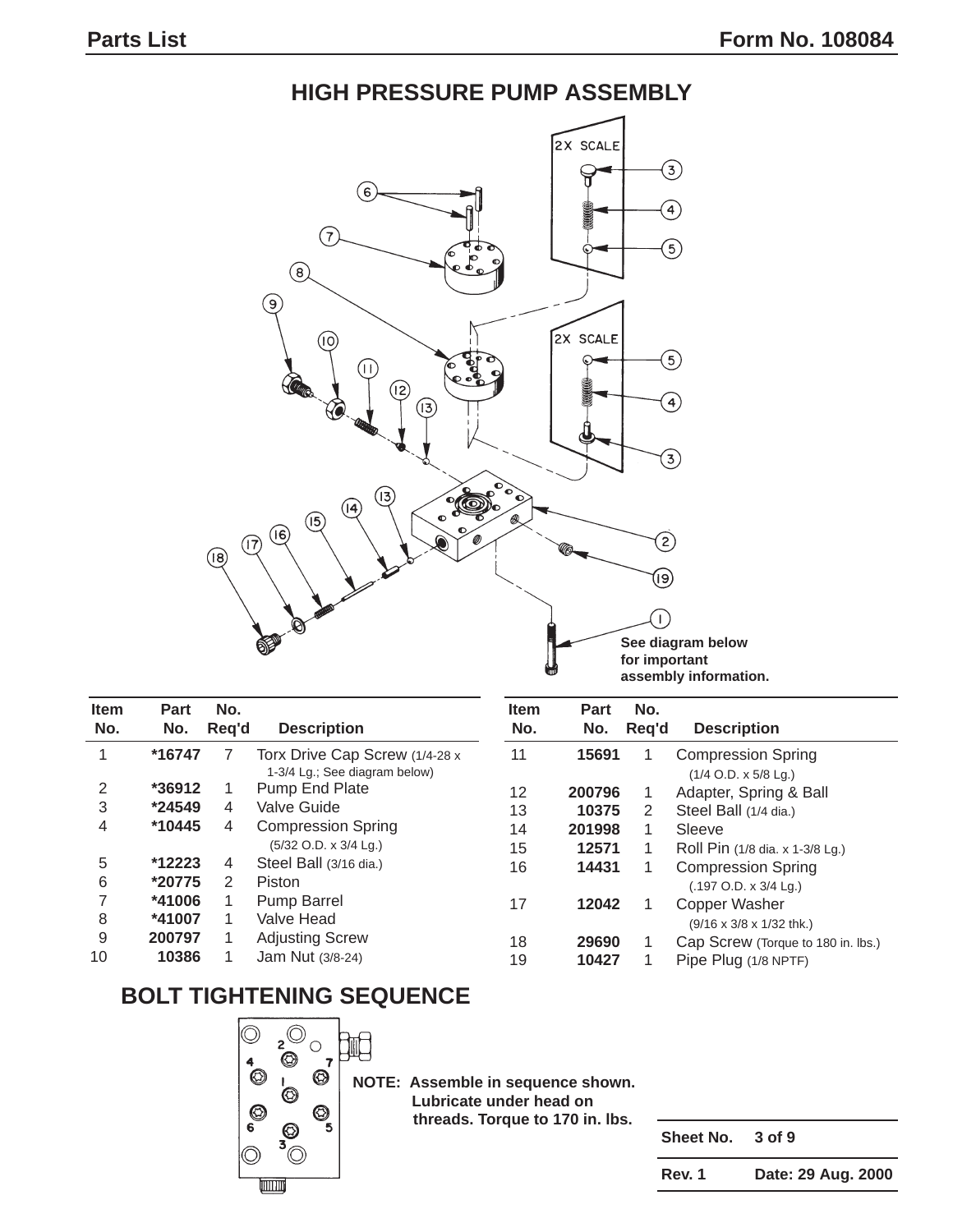<span id="page-5-0"></span>

# **MOTOR CONTROL ASSEMBLY**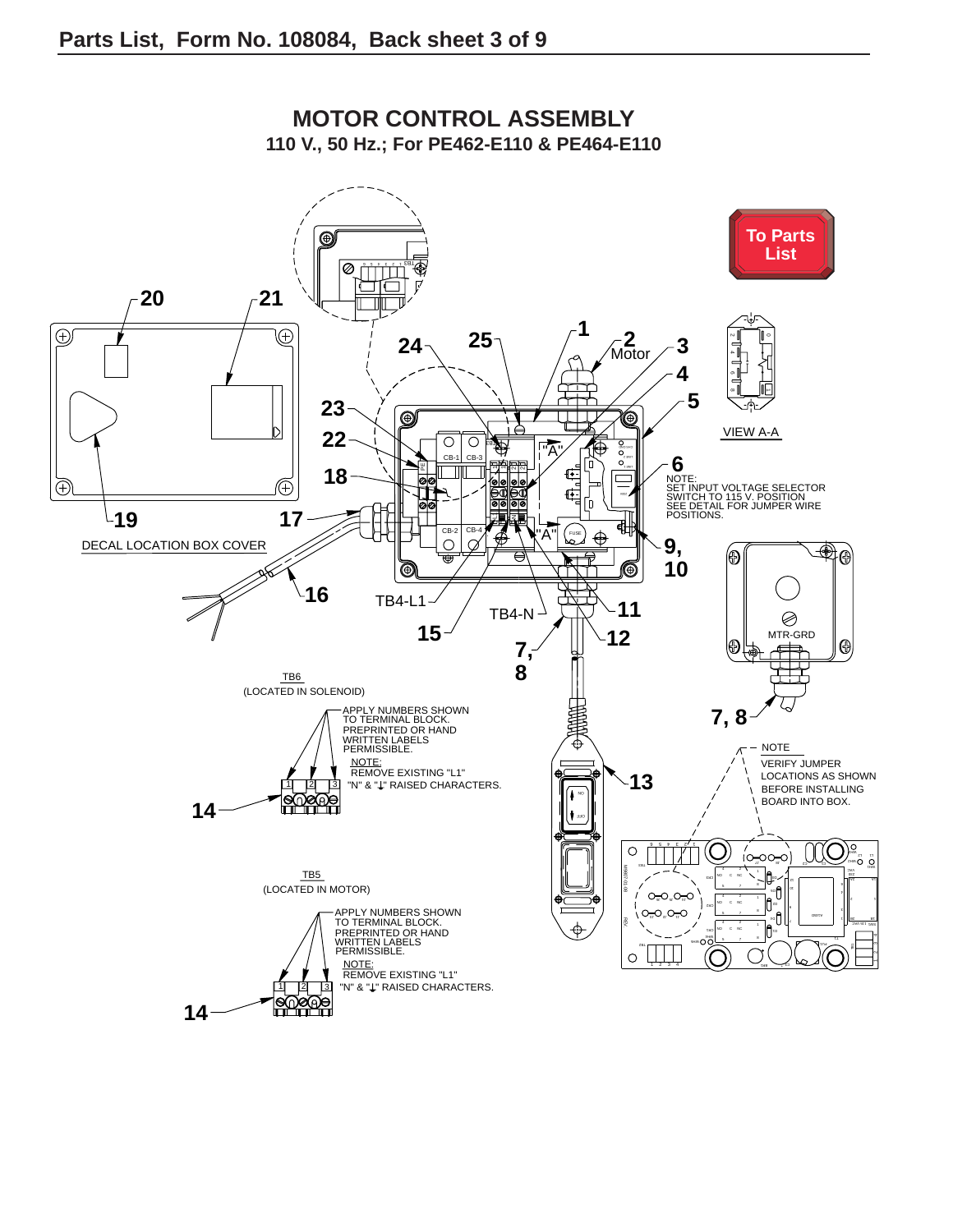<span id="page-6-0"></span>

| <b>Item</b> | <b>Part</b>  | No.            |                                      |
|-------------|--------------|----------------|--------------------------------------|
| No.         | No.          | Req'd          | <b>Description</b>                   |
| 1           | 351588       | 1              | <b>Mounting Plate</b>                |
| 2           | 251879       | $2^{\prime}$   | Cable (1.5MM/3 HAR)                  |
| 3           | 251845       | 2              | Center 2 Pole Jumper                 |
| 4           | 360001       | 1              | Relay (120 Volt)                     |
| 5           | 59036        | 1              | <b>Control Box</b>                   |
| 6           | 421898       | 1              | <b>Circuit Board</b>                 |
| 7           | 216666       | 3              | <b>Strain Relief Bushing</b>         |
| 8           | 216680       | 3              | <b>Conduit Locknut</b>               |
| 9           | 10447        | 2              | Rnd. Hd. Screw (8-32 x 5/16)         |
| 10          | 10196        | $\overline{2}$ | Hex Nut (8-32)                       |
|             | 11 421608WH2 | 1              | <b>Mounting Bracket</b>              |
| 12          | 251840       | 4              | <b>Terminal Block</b>                |
| 13          | 251881       | 1              | Hand Control (See back sheet 8 of 9) |
| 14          | 251550       | 2              | <b>Terminal Block</b>                |
| 15          | 251842       | 1              | <b>End Barrier</b>                   |
| 16          | 252241       | 8'             | Cable (4.0MM/3 HAR)                  |
| 17          | 252387       | 1              | <b>Strain Relief Bushing</b>         |
| 18          | 360002-25    | 1              | Circuit Breaker (25 AMP)             |
| 19          | 251898       | 1              | <b>CE Electrical Warning Decal</b>   |
| 20          | 350988       | 1              | <b>CE Decal</b>                      |
| 21          | 251762       | 1              | <b>Warning Decal</b>                 |
| 22          | 251852       | 7              | <b>Marker Card</b>                   |
| 23          | 251841       | $\overline{2}$ | <b>Grounding Terminal Block</b>      |
| 24          | 12409        | 4              | Rnd. Hd. Screw (8/32 x 5/8)          |
| 25          | 252253       | 4              | Pan Hd. Screw (8-32 x 3/8)           |



| <b>Sheet No.</b> | 4 of 9 |  |
|------------------|--------|--|
|                  |        |  |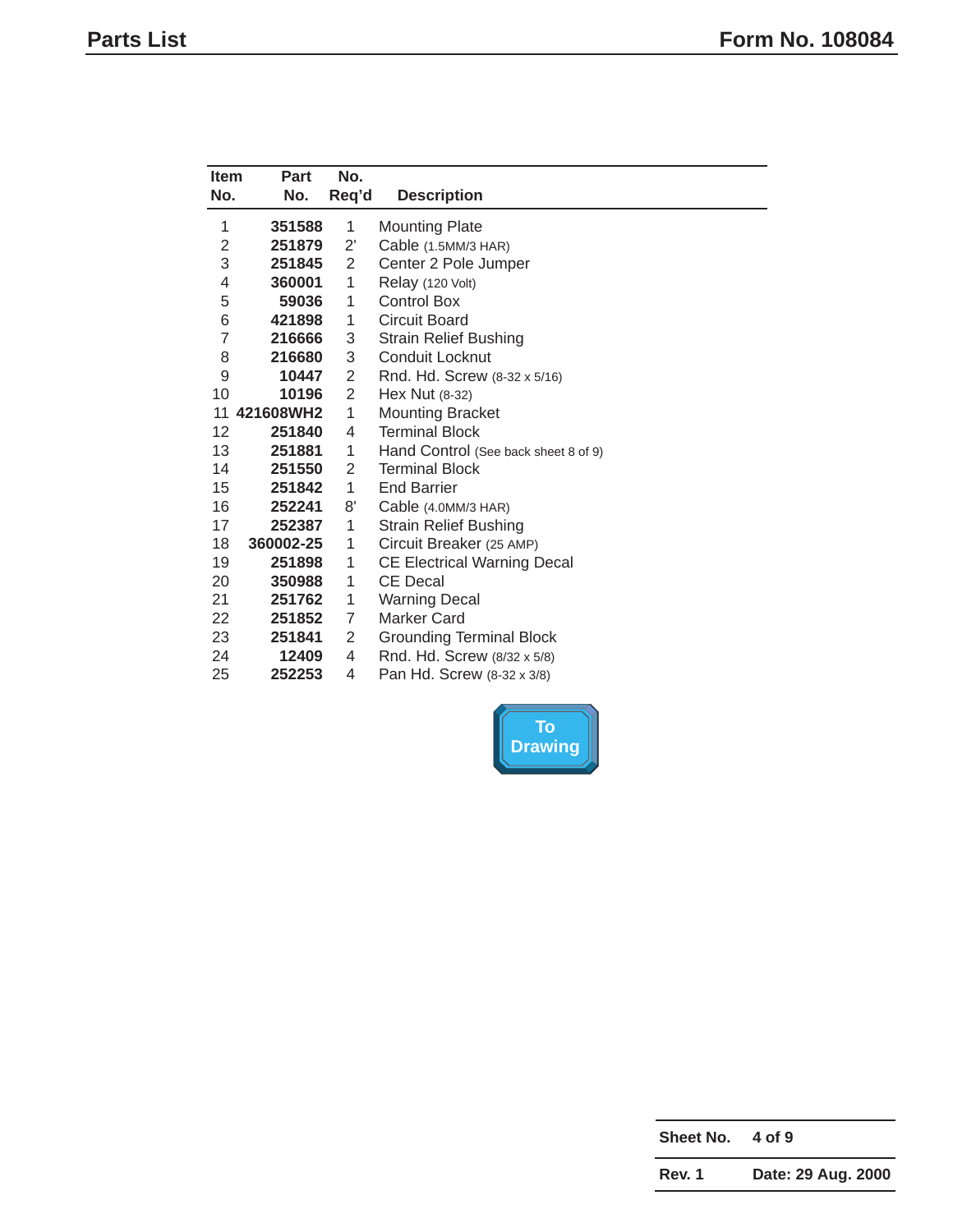<span id="page-7-0"></span>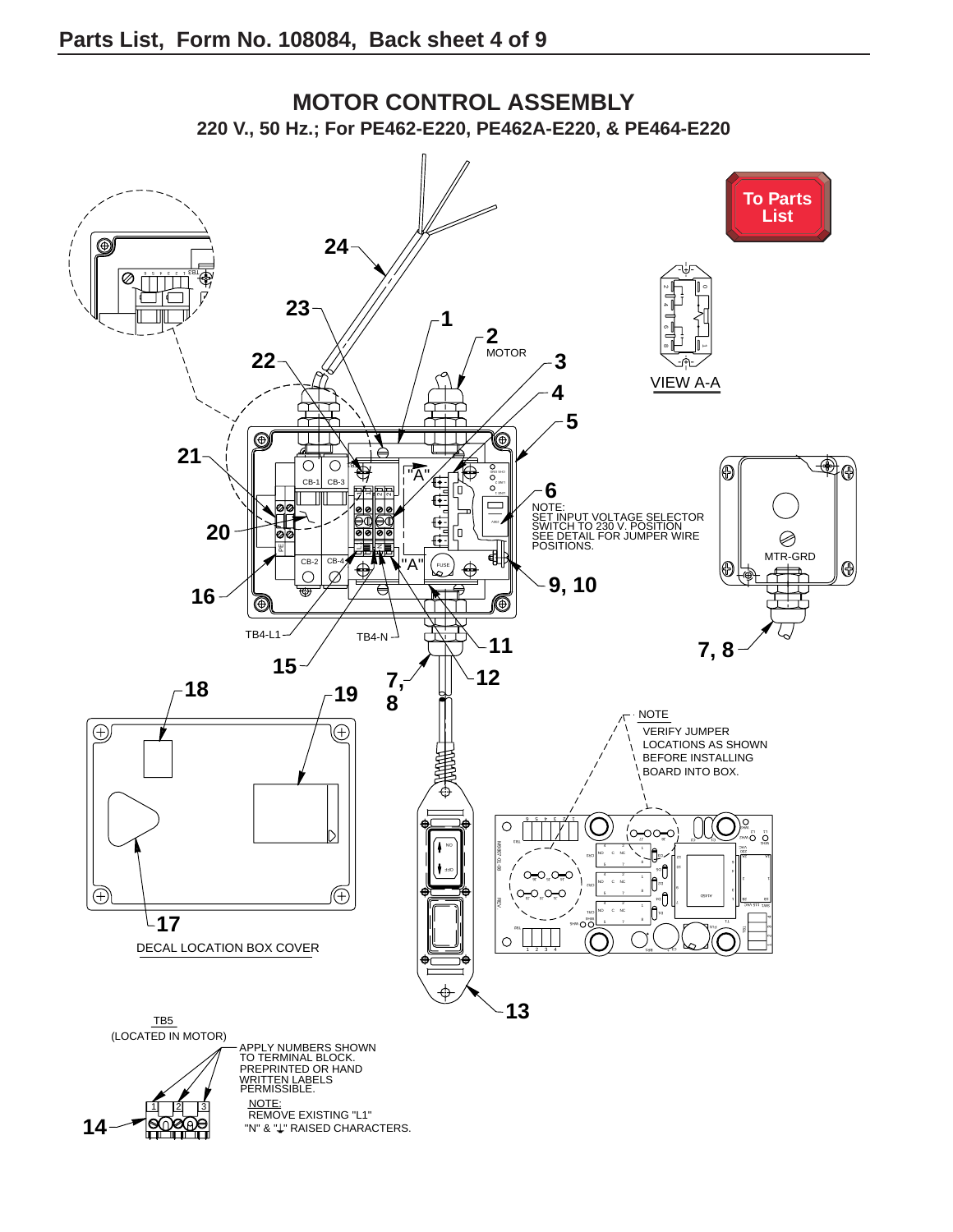<span id="page-8-0"></span>

| <b>Item</b>    | <b>Part</b>  | No.                   |                                      |
|----------------|--------------|-----------------------|--------------------------------------|
| No.            | No.          | Req'd                 | <b>Description</b>                   |
| 1              | 351588       | 1                     | <b>Mounting Plate</b>                |
| 2              | 251879       | $2^{\prime}$          | Cable (1.5MM/3 HAR)                  |
| 3              | 251845       | $\mathbf{2}^{\prime}$ | Center 2 Pole Jumper                 |
| 4              | 421663       | 1                     | Relay (240 Volt)                     |
| 5              | 59036        | 1                     | Control Box                          |
| 6              | 421898       | 1                     | <b>Circuit Board</b>                 |
| $\overline{7}$ | 216666       | 4                     | <b>Strain Relief Bushing</b>         |
| 8              | 216680       | 4                     | <b>Conduit Locknut</b>               |
| 9              | 10447        | 2                     | Rnd. Hd. Screw (8-32 x 5/16)         |
| 10             | 10196        | 2                     | Hex Nut (8-32)                       |
|                | 11 421608WH2 | 1                     | <b>Mounting Bracket</b>              |
| 12             | 251840       | 4                     | <b>Terminal Block</b>                |
| 13             | 251881       | 1                     | Hand Control (See back sheet 8 of 9) |
| 14             | 251550       | 1                     | <b>Terminal Block</b>                |
| 15             | 251842       | 1                     | <b>End Barrier</b>                   |
| 16             | 251852       | 7                     | Marker Card                          |
| 17             | 251898       | 1                     | <b>CE Electrical Warning Decal</b>   |
| 18             | 350988       | 1                     | <b>CE Decal</b>                      |
| 19             | 251762       | 1                     | <b>Warning Decal</b>                 |
| 20             | 360002-13    | 1                     | Circuit Breaker (13 AMP)             |
| 21             | 251841       | 2                     | <b>Grounding Terminal Block</b>      |
| 22             | 12409        | 4                     | Rnd. Hd. Screw (8/32 x 5/8)          |
| 23             | 252253       | 4                     | Pan Hd. Screw (8-32 x 3/8)           |
| 24             | 251879       | 8'                    | Cable (1.5MM/3 HAR)                  |



**Sheet No. 5 of 9**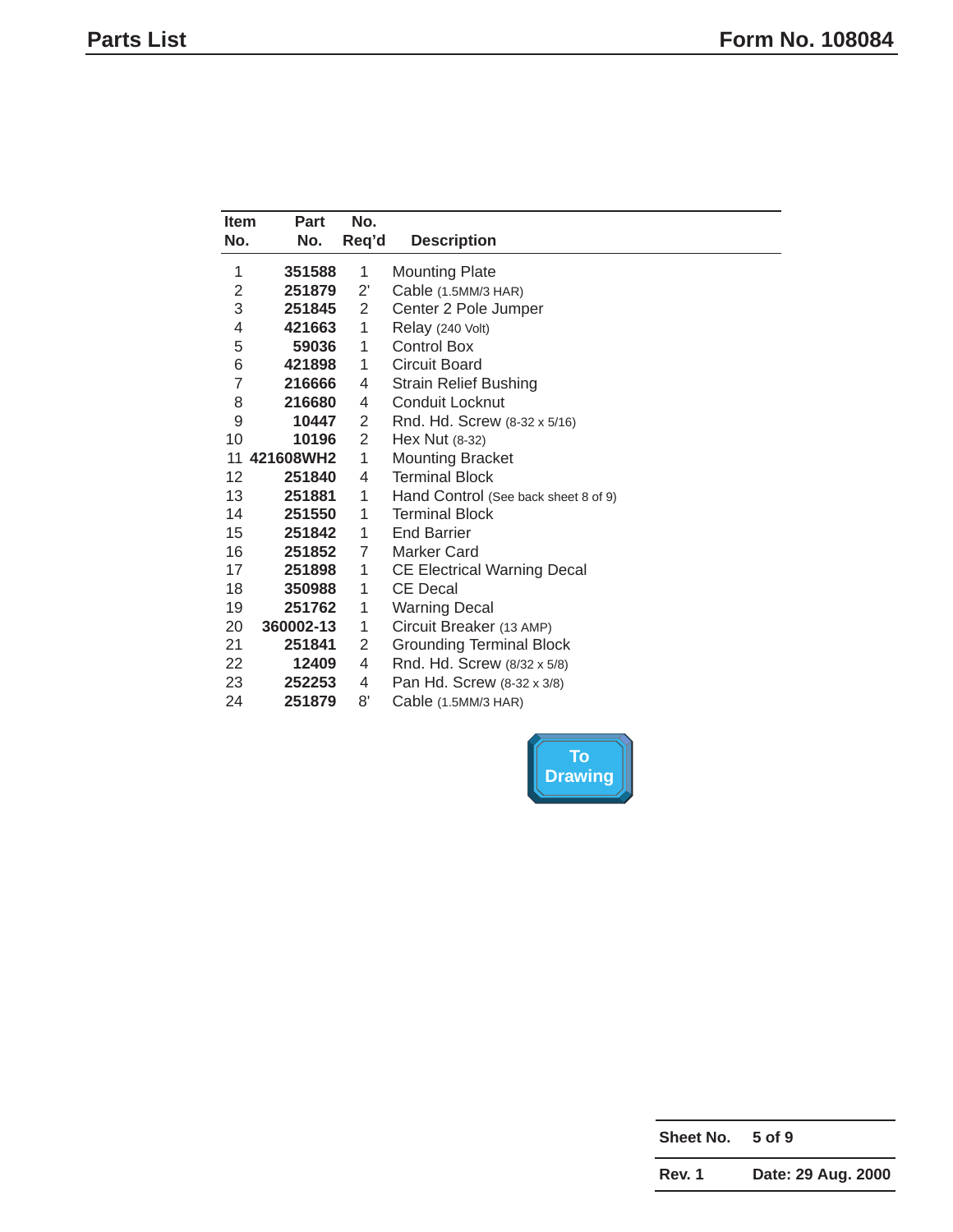<span id="page-9-0"></span>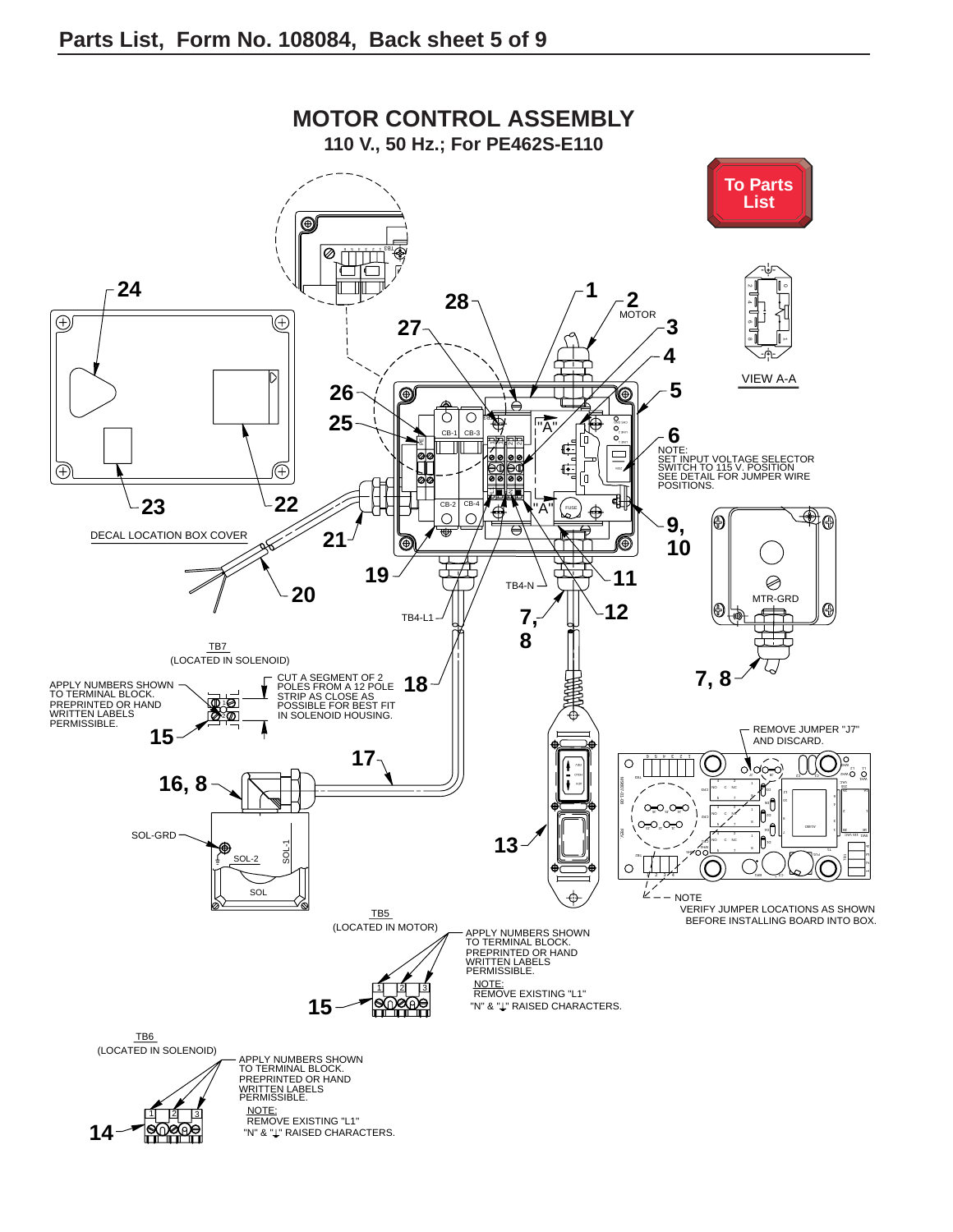<span id="page-10-0"></span>

| <b>Item</b>    | Part         | No.                   |                                    |
|----------------|--------------|-----------------------|------------------------------------|
| No.            | No.          | Req'd                 | <b>Description</b>                 |
| 1              | 351588       | 1                     | <b>Mounting Plate</b>              |
| $\overline{2}$ | 251879       | $2^{\prime}$          | Cable (1.5MM/3 HAR)                |
| 3              | 251845       | $\overline{2}$        | Center 2 Pole Jumper               |
| 4              | 360001       | 1                     | Relay (120 Volt)                   |
| 5              | 59036        | 1                     | <b>Control Box</b>                 |
| 6              | 421898       | 1                     | <b>Circuit Board</b>               |
| $\overline{7}$ | 216666       | 4                     | <b>Strain Relief Bushing</b>       |
| 8              | 216680       | 5                     | <b>Conduit Locknut</b>             |
| 9              | 10447        | 2                     | Rnd. Hd. Screw (8-32 x 5/16)       |
| 10             | 10196        | $\overline{2}$        | Hex Nut (8-32)                     |
|                | 11 421608WH2 | 1                     | <b>Mounting Bracket</b>            |
| 12             | 251840       | 4                     | <b>Terminal Block</b>              |
| 13             | 252508       | 1                     | Hand Control (See sheet 9 of 9)    |
| 14             | 251550       | $\mathbf{2}^{\prime}$ | <b>Terminal Block</b>              |
| 15             | 351130       | 1                     | <b>Terminal Block</b>              |
| 16             | 216667       | 1                     | <b>Strain Relief Bushing</b>       |
| 17             | 251879       | 33"                   | Cable (1.5MM/3 HAR)                |
| 18             | 251842       | 1                     | <b>End Barrier</b>                 |
| 19             | 360002-25    | 1                     | Circuit Breaker (25 AMP)           |
| 20             | 252241       | 8'                    | Cable (4.0MM/3 HAR)                |
| 21             | 252387       | 1                     | <b>Strain Relief Bushing</b>       |
| 22             | 251762       | 1                     | <b>Warning Decal</b>               |
| 23             | 350988       | 1                     | <b>CE Decal</b>                    |
| 24             | 251898       | 1                     | <b>CE Electrical Warning Decal</b> |
| 25             | 251852       | 7                     | <b>Marker Card</b>                 |
| 26             | 251841       | $\overline{2}$        | <b>Grounding Terminal Block</b>    |
| 27             | 12409        | 4                     | Rnd. Hd. Screw (8/32 x 5/8)        |
| 28             | 252253       | 4                     | Pan Hd. Screw (8-32 x 3/8)         |



**Sheet No. 6 of 9**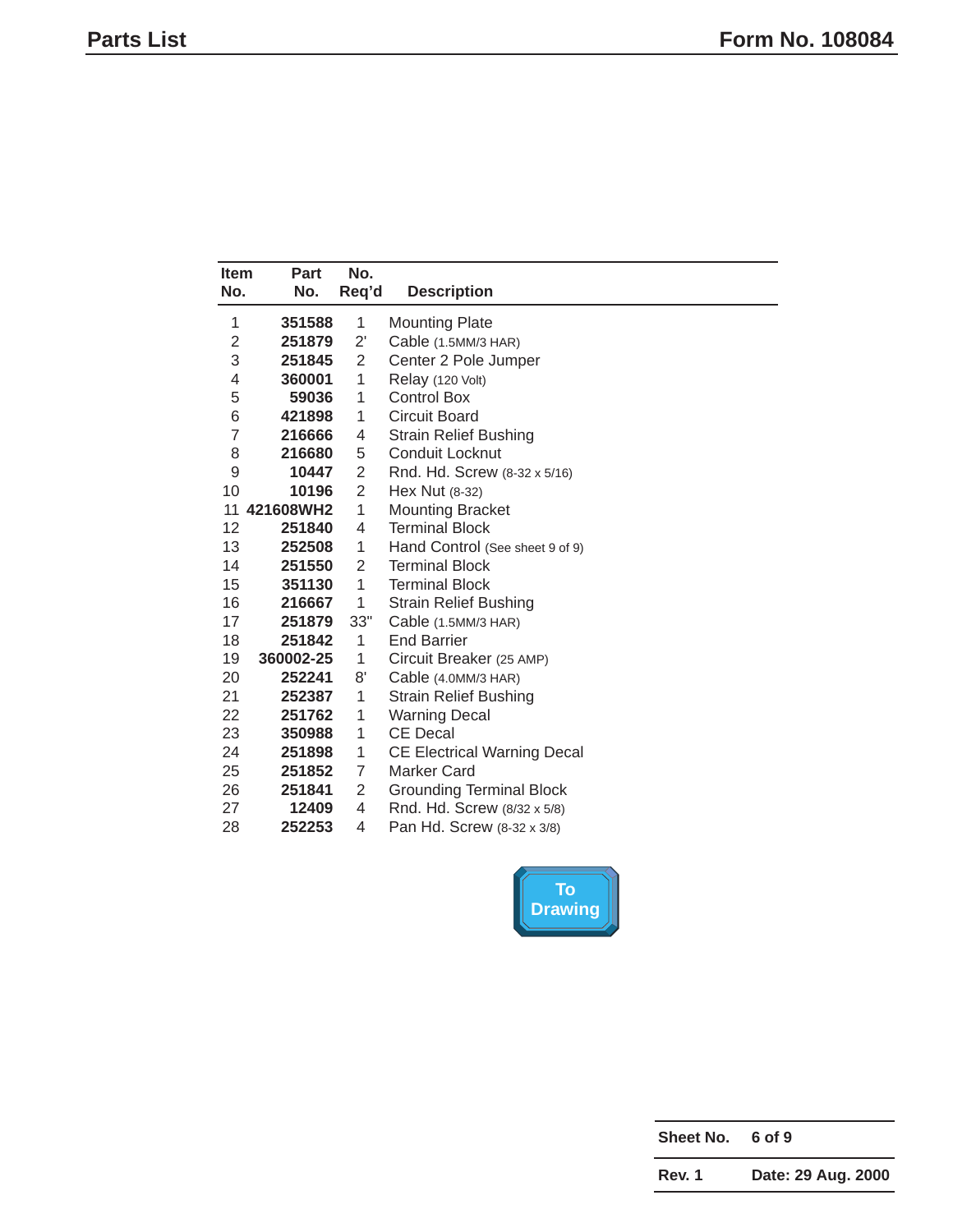<span id="page-11-0"></span>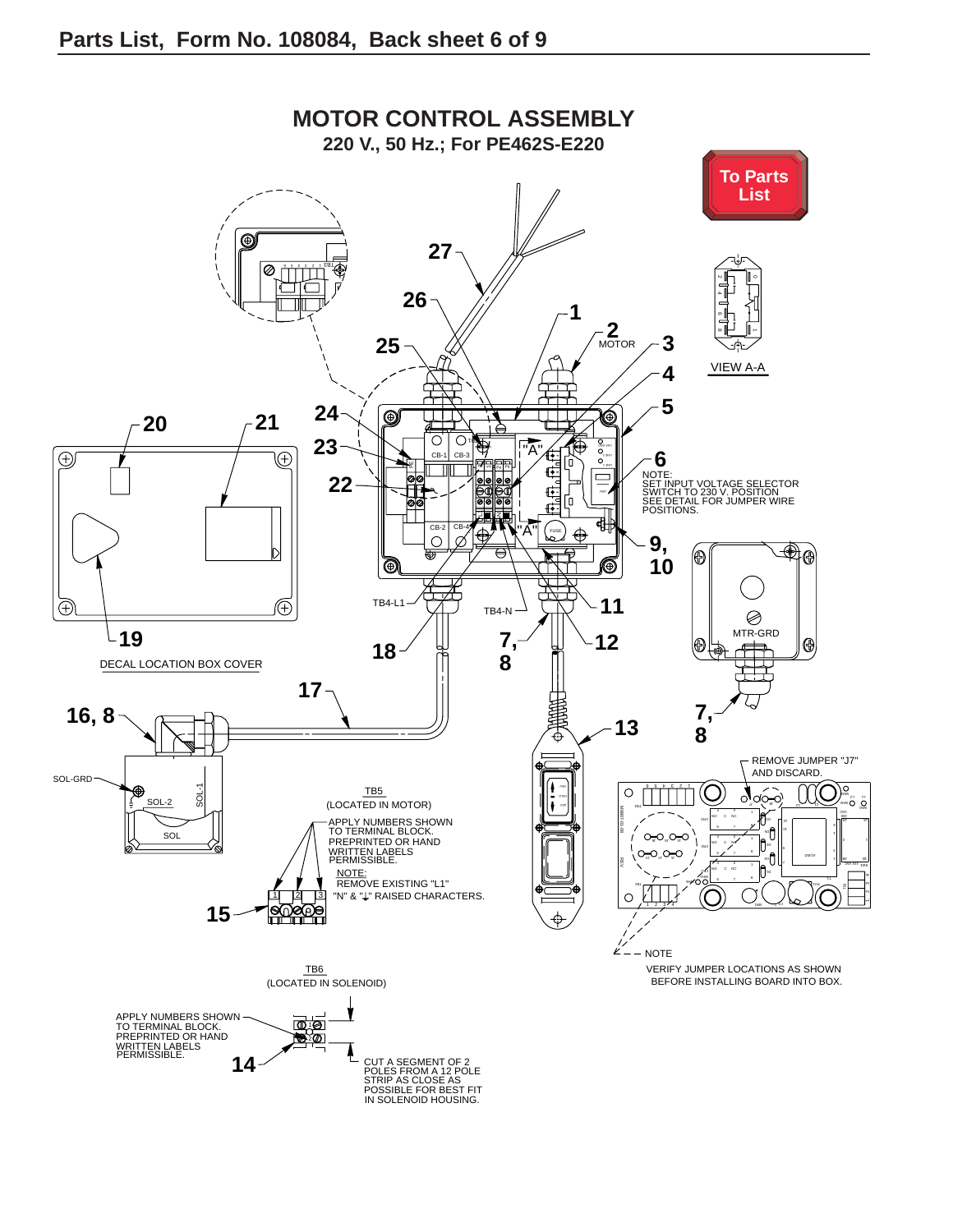<span id="page-12-0"></span>

| Item           | <b>Part</b>  | No.            |                                    |
|----------------|--------------|----------------|------------------------------------|
| No.            | No.          | Req'd          | <b>Description</b>                 |
| 1              | 351588       | 1              | <b>Mounting Plate</b>              |
| 2              | 251879       | $2^{\prime}$   | Cable (1.5MM/3 HAR)                |
| 3              | 251845       | 2              | Center 2 Pole Jumper               |
| 4              | 421663       | 1              | Relay (240 Volt)                   |
| 5              | 59036        | 1              | <b>Control Box</b>                 |
| 6              | 421898       | 1              | <b>Circuit Board</b>               |
| $\overline{7}$ | 216666       | 5              | <b>Strain Relief Bushing</b>       |
| 8              | 216680       | 6              | Conduit Locknut                    |
| 9              | 10447        | 2              | Rnd. Hd. Screw (8-32 x 5/16)       |
| 10             | 10196        | $\overline{2}$ | Hex Nut (8-32)                     |
|                | 11 421608WH2 | 1              | <b>Mounting Bracket</b>            |
| 12             | 251840       | 4              | <b>Terminal Block</b>              |
| 13             | 252508       | 1              | Hand Control (See sheet 9 of 9)    |
| 14             | 351130       | 1              | <b>Terminal Block</b>              |
| 15             | 251550       | 1              | <b>Terminal Block</b>              |
| 16             | 216667       | 1              | <b>Strain Relief Bushing</b>       |
| 17             | 251879       | 33"            | Cable (1.5MM/3 HAR)                |
| 18             | 251842       | 1              | <b>End Barrier</b>                 |
| 19             | 251898       | 1              | <b>CE Electrical Warning Decal</b> |
| 20             | 350988       | 1              | <b>CE Decal</b>                    |
| 21             | 251762       | 1              | <b>Warning Decal</b>               |
| 22             | 360002-6     | 1              | Circuit Breaker (6 AMP)            |
| 23             | 251852       | 7              | Marker Card                        |
| 24             | 251841       | 2              | <b>Grounding Terminal Block</b>    |
| 25             | 12409        | 4              | Rnd. Hd. Screw (8/32 x 5/8)        |
| 26             | 252253       | 4              | Pan Hd. Screw (8-32 x 3/8)         |
| 27             | 251879       | 8'             | Cable (1.5MM/3 HAR)                |



**Sheet No. 7 of 9**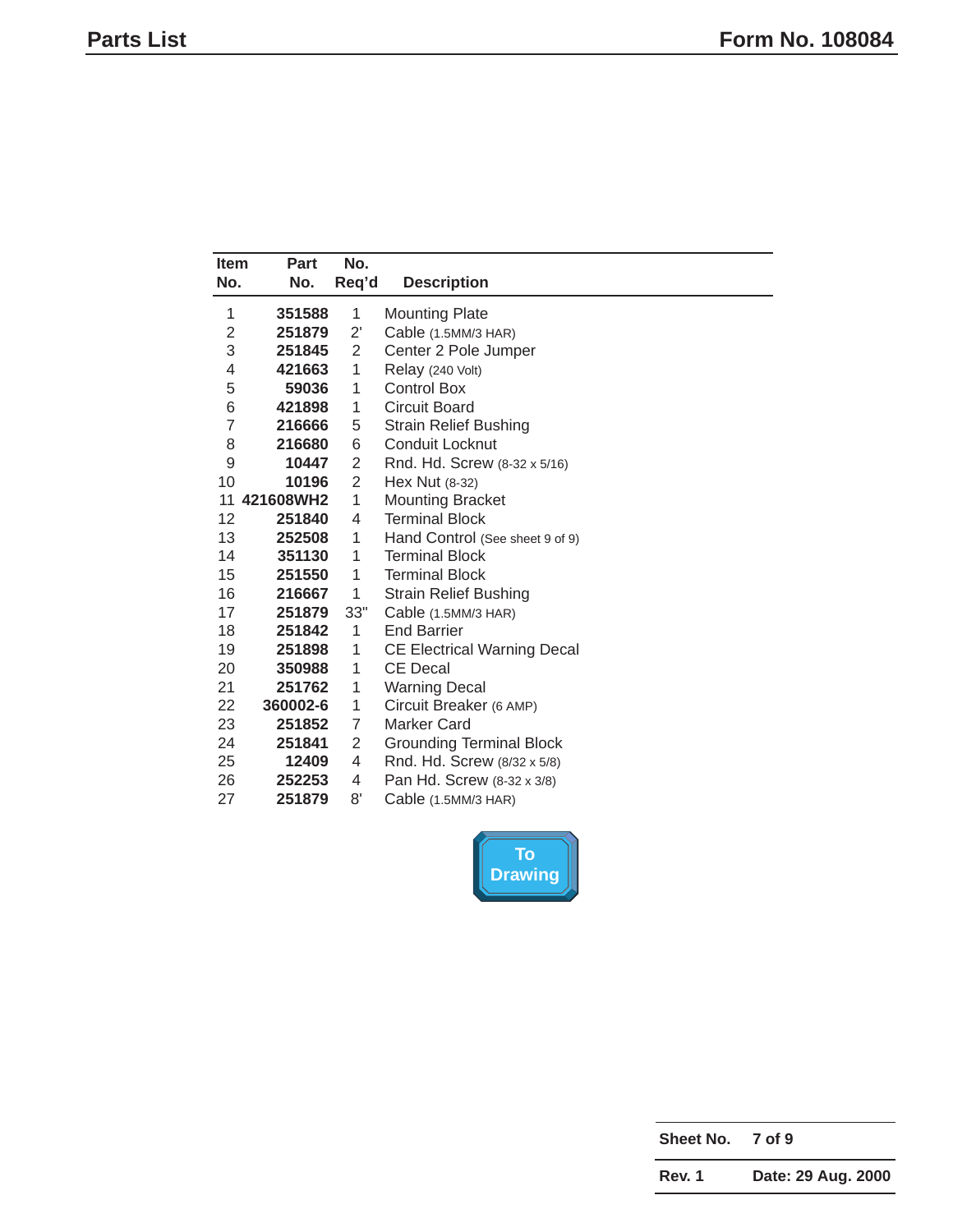<span id="page-13-0"></span>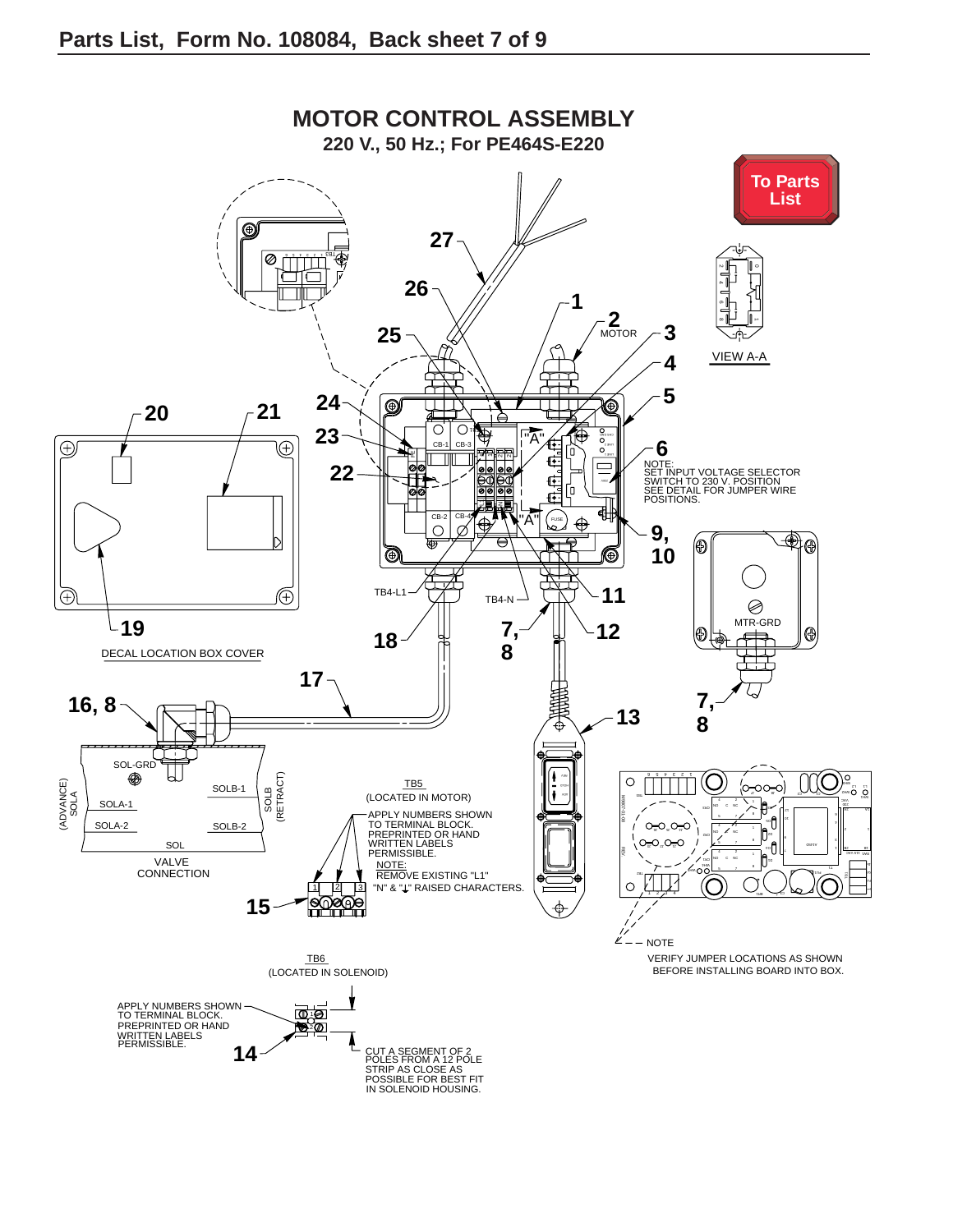<span id="page-14-0"></span>

| <b>Item</b>    | <b>Part</b>  | No.            |                                    |
|----------------|--------------|----------------|------------------------------------|
| No.            | No.          | Req'd          | <b>Description</b>                 |
| 1              | 351588       | 1              | <b>Mounting Plate</b>              |
| 2              | 251879       | $2^{\prime}$   | Cable (1.5MM/3 HAR)                |
| 3              | 251845       | 2              | Center 2 Pole Jumper               |
| 4              | 421663       | $\mathbf{1}$   | Relay (240 Volt)                   |
| 5              | 59036        | 1              | <b>Control Box</b>                 |
| 6              | 421898       | 1              | <b>Circuit Board</b>               |
| $\overline{7}$ | 216666       | 5              | <b>Strain Relief Bushing</b>       |
| 8              | 216680       | 6              | <b>Conduit Locknut</b>             |
| 9              | 10447        | 2              | Rnd. Hd. Screw (8-32 x 5/16)       |
| 10             | 10196        | $\overline{2}$ | Hex Nut (8-32)                     |
|                | 11 421608WH2 | 1              | <b>Mounting Bracket</b>            |
| 12             | 251840       | 4              | <b>Terminal Block</b>              |
| 13             | 252508       | $\mathbf{1}$   | Hand Control (See sheet 9 of 9)    |
| 14             | 351130       | 1              | <b>Terminal Block</b>              |
| 15             | 251550       | 1              | <b>Terminal Block</b>              |
| 16             | 216667       | 1              | <b>Strain Relief Bushing</b>       |
| 17             | 251864       | 28"            | Cable (1.5MM/5 HAR)                |
| 18             | 251842       | 1              | <b>End Barrier</b>                 |
| 19             | 251898       | 1              | <b>CE Electrical Warning Decal</b> |
| 20             | 350988       | 1              | <b>CE Decal</b>                    |
| 21             | 251762       | 1              | <b>Warning Decal</b>               |
| 22             | 360002-13    | 1              | Circuit Breaker (13 AMP)           |
| 23             | 251852       | 7              | Marker Card                        |
| 24             | 251841       | 2              | <b>Grounding Terminal Block</b>    |
| 25             | 12409        | 4              | Rnd. Hd. Screw (8/32 x 5/8)        |
| 26             | 252253       | 4              | Pan Hd. Screw (8-32 x 3/8)         |
| 27             | 251879       | 8'             | Cable (1.5MM/3 HAR)                |



Note: Shaded areas reflect last revision(s) made to this form.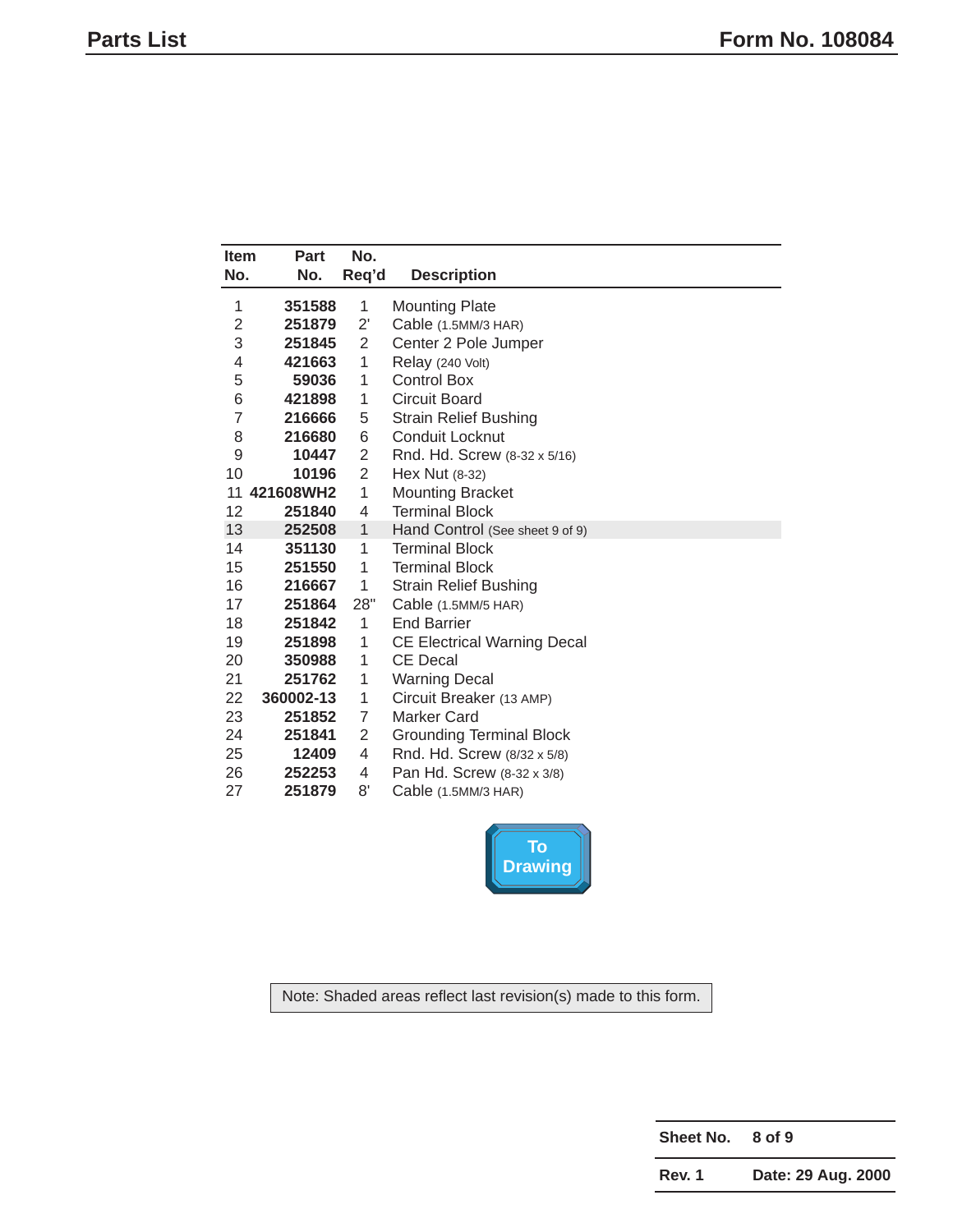

**#251881 REMOTE HAND SWITCH ASSEMBLY**

| Item<br>No. | <b>Part</b><br>No. | No.<br>Req'd | <b>Description</b>             |
|-------------|--------------------|--------------|--------------------------------|
| 1           | 251879             | 10 ft.       | Electrical Cable (14/3)        |
| 2           | 420050-3           | 1            | <b>Switch Mounting Plate</b>   |
| 3           | 251818             | 1            | <b>Strain Relief Connector</b> |
| 4           | 251802             | 1            | Locknut $(3/4-16$ UNF)         |
| 5           | 420050-4           | 1            | Switch Housing                 |
| 6           | 10525              | 2            | <b>Ring Terminal</b>           |
| 7           | 16772              | 1            | <b>Rocker Switch</b>           |
| 8           | 420050-2           | 1            | Gasket                         |
| 9           | 420050-1           | 1            | Cover                          |
| 10          | 250248             | 6            | Screw (4-24 x 3/4 Lg.)         |
| 11          | 202763             | 1            | Decal                          |
| 12          | 253607             | 1            | <b>Rubber Gasket</b>           |